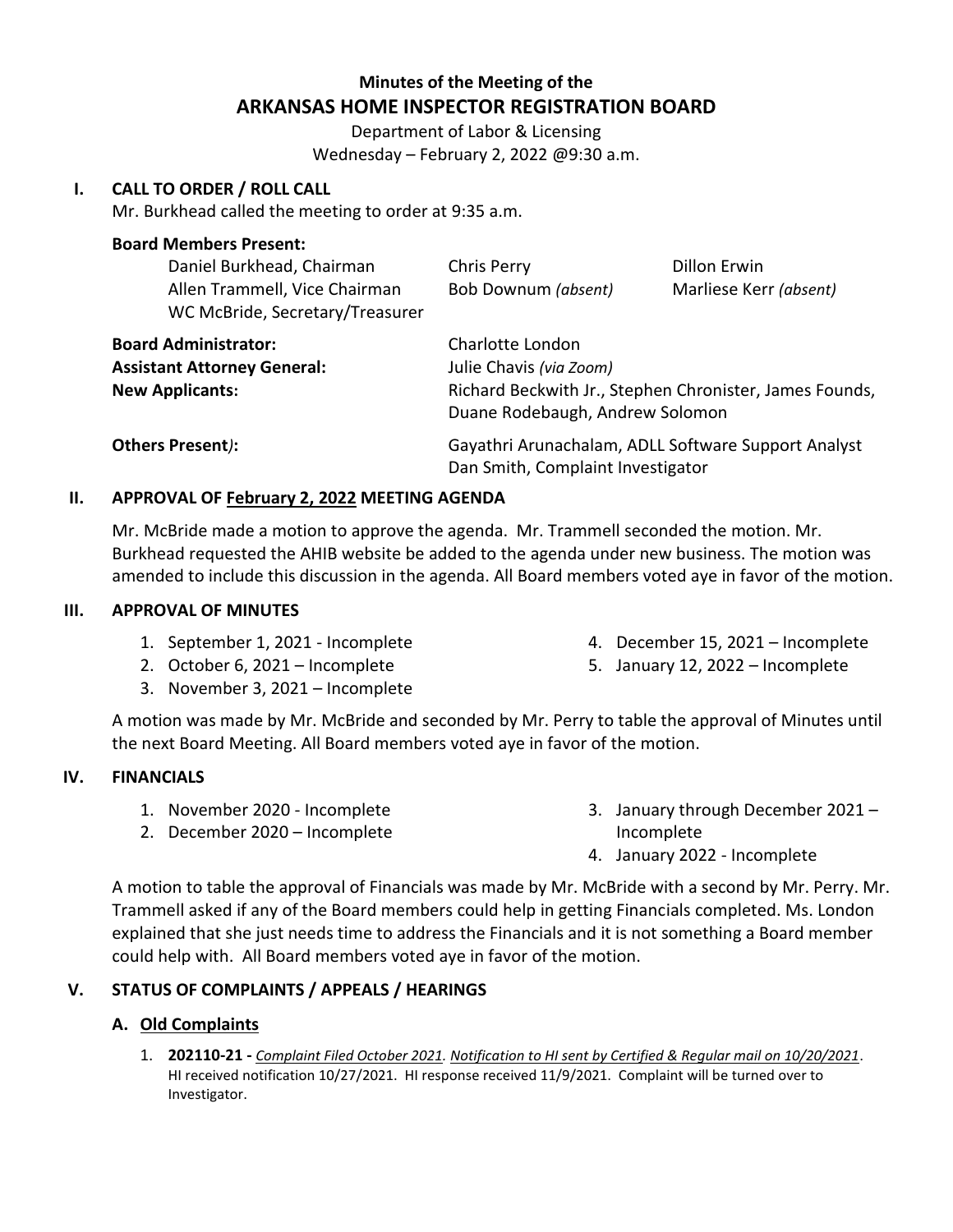- 2. **202110-22 -** *Complaint Filed October 2021. Notification to HI sent by Certified & Regular mail on 10/20/2021*. HI received notification 10/25/2021. No response from HI as of 12/30/2021. Complaint will be turned over to Investigator.
- 3. **202110-23 -** *Complaint Filed October 2021. Notification to HI sent by Regular mail & email on 10/28/2021.* HI response received via email on 11/15/2021. Complaint emailed to Investigator on 1/12/2022. Summary received from Investigator on 1/14/2022 with recommendation of Dismissal.

Ms. Chavis stated she had received the Summary for complaint 202110-23 and has prepared a dismissal for Board Approval.

Ms. Chavis informed the Board that she does not want to see complaints delayed in being reviewed because she remembers in the past some complaints being over a year old before being investigated. Since the Board has contracted with a Complaint Investigator, complaints are being reviewed and handled in a timely manner.

Ms. Chavis stated that the backlog of current complaints is not the fault of Ms. London, but it is the result of the heavy workload in the office. Ms. Chavis stated she would visit the AHIB office the beginning of next week to pick up the complaints and get them sent to the investigator.

### **B. New Complaints**

- 1. **202112-24 -** *Complaint Filed December 2021.*
- 2. **202201-25 -** *Complaint Filed January 2022.*
- 3. **202201-26 -** *Complaint Filed January 2022.*
- 4. **202201-27 -** *Complaint Filed January 2022.*

## **C. Hearings**

None Scheduled

### **VI. REVIEW OF NEW APPLICANTS**

### **A. New Applicants**

- 1. Richard Beckwith, Jr. 2008 and 2. Nicholas Marlowe
- 
- 3. Stephen Chronister 1986 and 1997 and 1998. Duane Rodebaugh
- 
- 5. Ian Hennelly 11. James Tubbs
- 6. Joel-David Lloyd
- 2. Brian Carney **8. Jackson Mixon** 4. James Founds 10. Andrew Solomon
- 1. Mr. McBride made a motion to approve applicants **#3-Stephen Chronister, #4-James Founds, #6-Joel-David Lloyd, #9-Duane Rodebaugh** and **#11-James Tubbs**. The motion was seconded by Mr. Perry. All Board Members voted aye in favor of the motion.
- 2. Mr. McBride made a motion to approve applicant **#2-Brian Carney** and the motion was seconded by Mr. Trammell. Mr. McBride amended his motion to include that the applicant provide the Board with his contractor's license number and the date that it expires, since he listed on his application that he had a contractor's license. All Board Members voted aye in favor of the amended motion.
- 3. Mr. McBride made a motion to approve applicant **#1-Richard Beckwith Jr.** and the motion was seconded by Mr. Trammell. Mr. Trammell noted that item #17 on the application was not checked. Mr. Beckwith stated he would correct the application and email it to the office. All Board Members then voted aye in favor of the motion**.**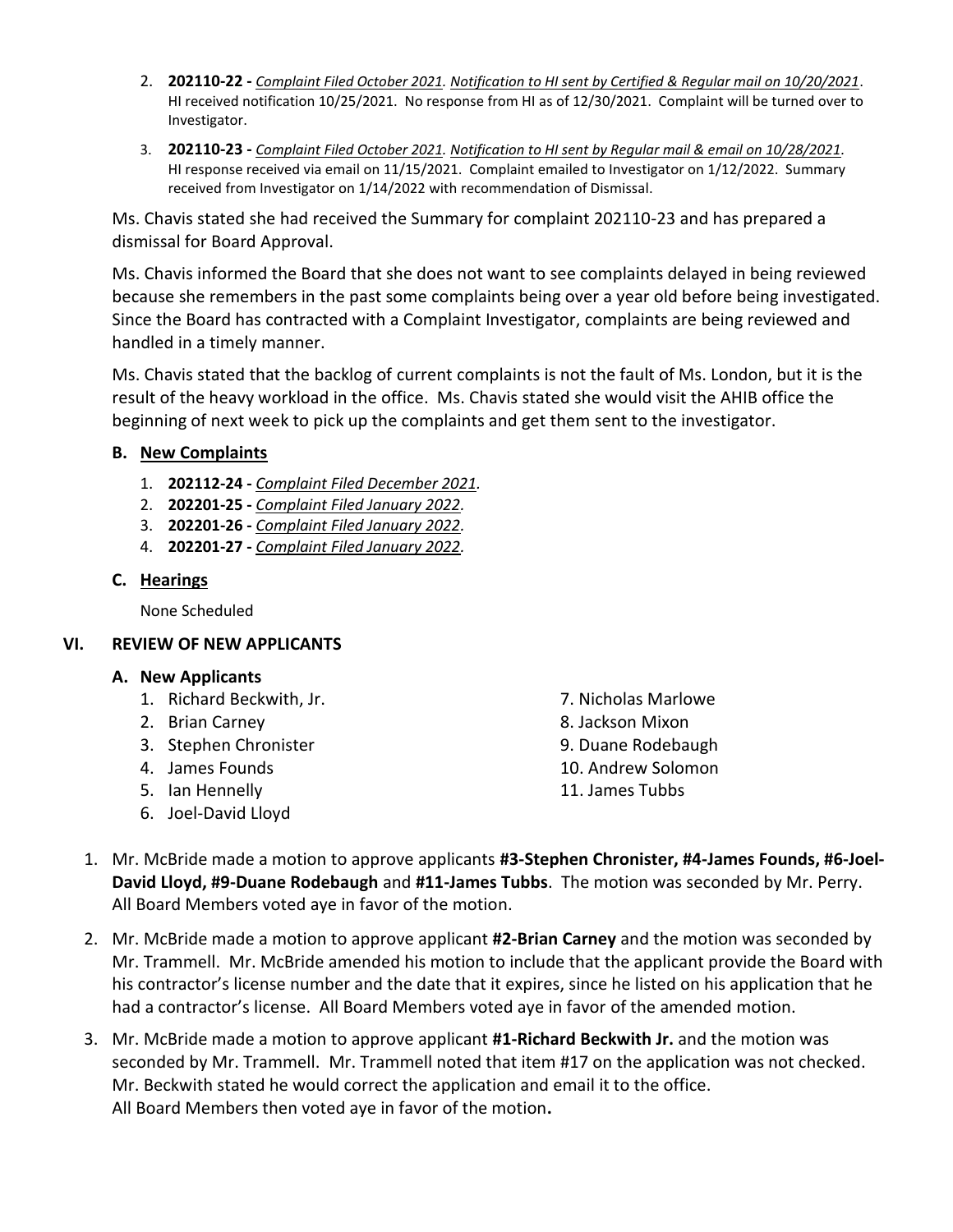- 4. Mr. McBride made a motion to approve applicant **#5-Ian Hennelly**. Mr. Perry seconded the motion. Discussion followed about several incomplete areas on the application. The motion was amended to approve the application after the applicant submitted an out-of-state background check, a copy of his GED or HS Diploma and a corrected Certificate of Insurance with his home address listed on it. All Board Members voted aye in favor of the amended motion.
- 5. Mr. McBride made a motion to approve applicant **#7-Nicholas Marlowe**. Mr. Perry seconded the motion. Discussion followed about whether the applicant was licensed for construction work since he stated he was a self-employed carpenter. The motion was amended to approve the application once this question is answered. All Board members voted aye in favor of the amended motion.
- 6. Mr. McBride made a motion to approve applicant **#8-Jackson Mixon**. Mr. Perry seconded the motion. The motion was amended to require the applicant to provide a background check from Texas. All Board members voted aye in favor of the amended motion.
- 7. Mr. McBride made a motion to approve applicant **#10-Andrew Solomon**. Mr. Trammell seconded the motion and asked about the length of time since the applicant had completed his training and exams, which was over a year ago. It was noted the rules do not specify a limiting time frame between these events and therefore it is not an issue in approving the application. There was additional discussion about a background check. Since Mr. Solomon is retired military and has served in different states, it was questioned whether he needed to submit background checks from each of those states. Mr. Solomon asked if it would be sufficient for him to provide a letter from an appropriate person stating that he had successfully passed the Federal background check and the military clearance that he held. This application was tabled until the next Board meeting to give Mr. Solomon time to obtain his background check.

## **VII. CONTINUING EDUCATION / PRE-REGISTRATION COURSES**

### **A. CONTINUING EDUCATION**

### **1. McKissock 100% Education**

| <b>COURSE NAME</b>                                              | <b>CREDIT HRS</b>                    |
|-----------------------------------------------------------------|--------------------------------------|
| Modern Roof & Attic Ventilation Systems                         | $\frac{1}{2}$ Hrs Approved for 2 Hrs |
| Modern Roof & Attic Ventilation Systems (Online Correspondence) | $\frac{3}{2}$ Hrs Approved for 2 Hrs |
| Radon & Home Inspections: An Overview                           | 2 Hrs                                |
| Radon & Home Inspections: An Overview (Online Correspondence)   | 2 Hrs                                |

- 1. Mr. McBride made a motion to approve both Modern Roof & Attic Ventilation Systems CE courses. Mr. McBride stated the requested three (3) hours per course allows too much time for the content and that he recommends reducing the CE hours to two (2) per course. Mr. Erwin seconded the motion. All Board members voted aye in favor of the motion.
- 2. Mr. McBride made a motion to approve the Radon & Home Inspections CE classes offered by McKissock. Mr. Trammell seconded the motion. All Board members voted aye in favor of the motion.

### **B. PRE-REGISTRATION**

None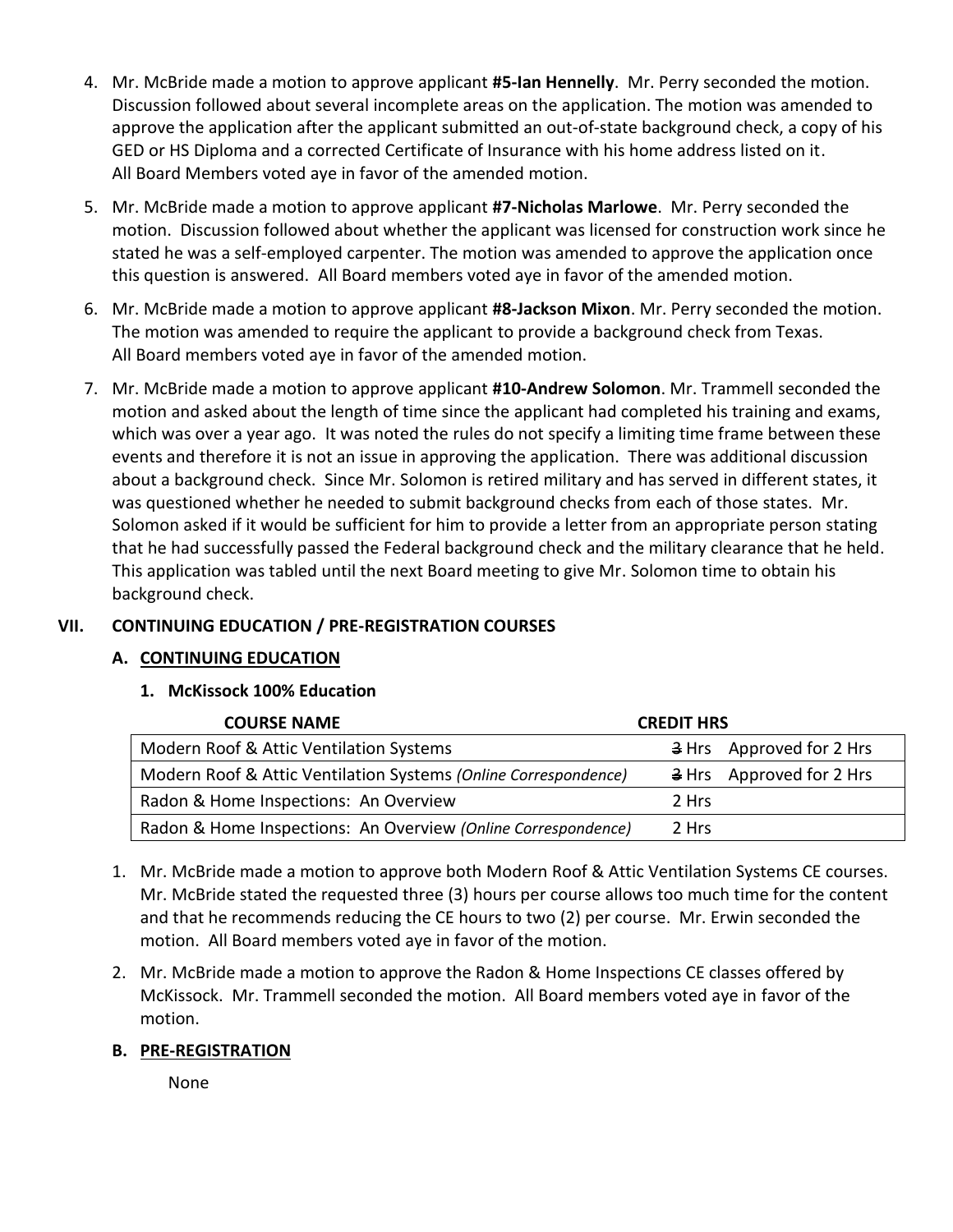### **VIII. NEW BUSINESS**

- 1. Data Changes for Thomas Batchelder (Clements)
	- a. Thomas Batchelder is a registered home inspector who has changed his last name to Clements. Batcheleder has sent a new application form with this name change. There was discussion whether the Board should ask for an official court order for the name change. Ms. Chavis stated since he had submitted a new driver license with his new name on it, that is sufficient. Mr. Trammell made a motion to approve the application with a second from Mr. Erwin. All Board members voted aye in favor of the motion.
- 2. AHIB Website
	- a. Mr. Burkhead addressed issues with the AHIB website. He stated that the new AHIB site is located on the Department of Labor & Licensing's website and is hard to find and difficult to navigate. He also noted that not all updates are being made to the site. Mr. Burkhead said he wants IT to update the ahib.org website and link it to the Department of Labor & Licensing's website. He said that people could use the Board's website address and would then be redirected to the Dept. of Labor site instead of having to go through so many steps to find the Board's website. He further explained that Arkansas Code specifies the website address as [www.ahib.org.](http://www.ahib.org/)

Mr. Burkhead then asked Mr. Erwin to contact the staff at the Department of Labor & Licensing for help getting the AHIB site updated. Mr. Erwin asked who is paying for the renewal of the AHIB domain name. Mr. Burkhead sent former Board member, Robert Neal's contact information to Mr. Erwin asking him to contact Mr. Neal for this information. Mr. Neal handled updates for the AHIB website when he served on the Board. Mr. McBride made a motion for Mr. Erwin to assist the Dept. of Labor & Licensing with this transition. Mr. Trammell seconded and all Board members voted aye in favor of the motion.

### **IX. OLD BUSINESS**

1. Update on Proposed Rule Changes. Ms. Chavis stated there is no new information at this time.

## **X. ADMINISTRATOR'<sup>s</sup> UPDATE to BOARD MEMBERS**

- 1. Weekly Reports to Dept. of Labor are being completed each week.
- 2. Insurance expiration letters for March 2022 will be mailed on February 15, 2022.
- 3. Mr. Burkhead asked Ms. London if the renewal checks had been deposited because he had received calls from home inspectors saying their check has not cleared the bank. Ms. London stated that only one deposit of renewal checks has been made due to the lengthy process of preparing deposits. She said she is concentrating on updating the renewals and contacting home inspectors who needed to provide additional information or late fees. Once that was done, she could order the license renewal cards and start working on the deposits.